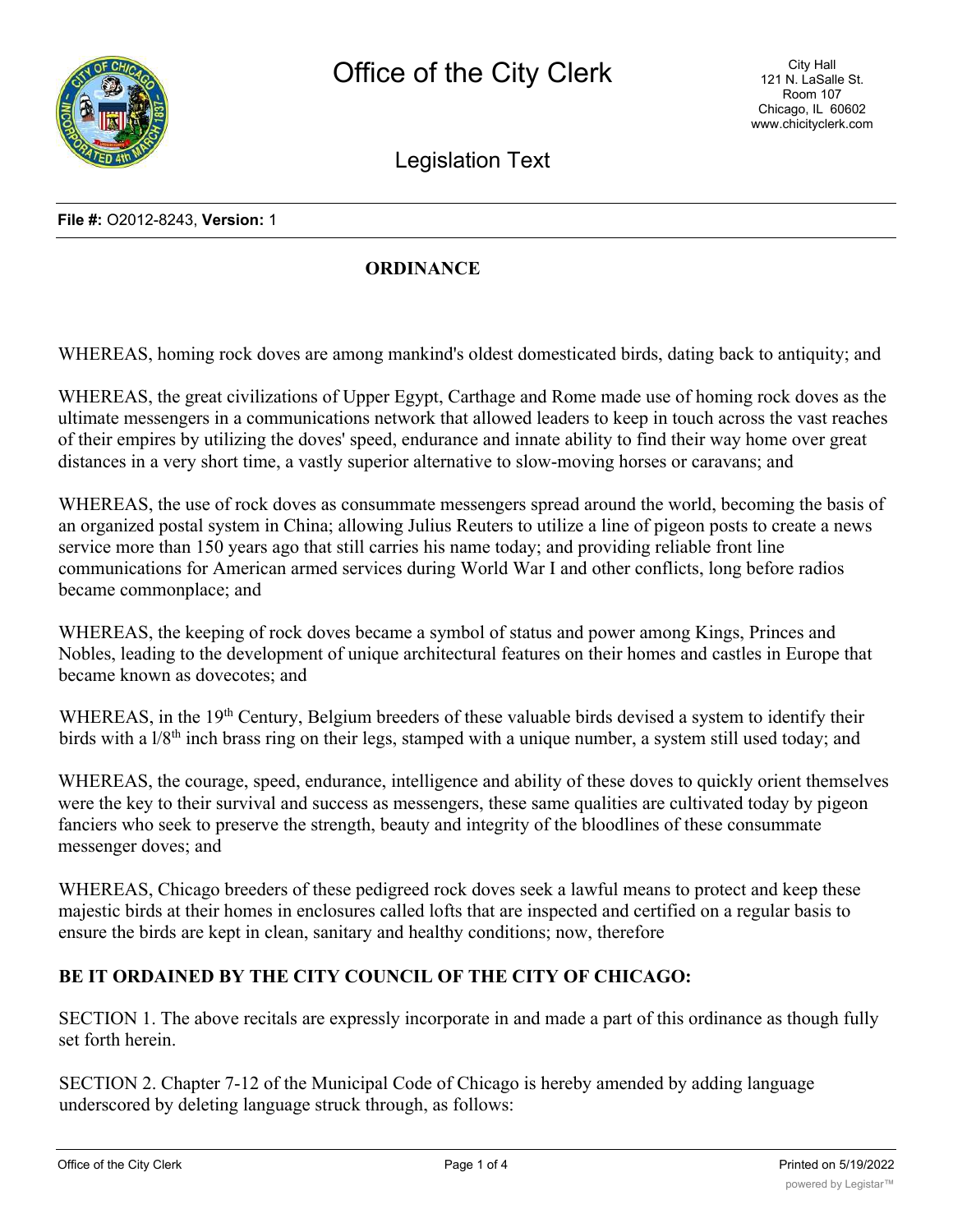## **7-12-387 Restrictions on pigeons.**

(a) For purposes of this section only the following definition applies:

"Pigeon" means any live bird of the Family Columbidae.

b) It shall be unlawful for any person to import, sell, own, keep or otherwise possess any live pigeon within any area designated as a residence district under the Chicago Zoning Ordinance. Nothing in this subsection prohibits any person from transporting a live pigeon through a residential district, if the pigeon is caged during transport and not released in a residential district.

c) It shall be unlawful for any person to construct or maintain any coop or cote that is, or may be used for the storage, maintenance or sheltering of any live pigeon within any area designated as a residence district under the Chicago Zoning Ordinance.

d) The provisions of subsections (b) and (c) of this section shall not apply to the keeping of pigeons as part of an exhibit at either Lincoln Park Zoo or the zoo at Indian Boundary Park.

e) The provisions of subsections (b) and (c) of this section shall not apply when the following provisions have been met:

- 1. The owner of the pigeons is a member in good standing of a recognized national not-for-profit professional organization, or its local affiliate, that requires a minimum standard of care for the keeping and recreational use of pedigreed rock doves, homing pigeons or carrier pigeons from the species "columba livid" under currently accepted standards of pigeon husbandry and hygiene, and further, that requires members to:
	- a. Undergo a periodic certification for any enclosure (pen, cage, loft, coop, aviary, shed or other fully enclosed structure where pigeons are housed and confined) maintained by the member within the City of Chicago;
	- b. Register each and every mature pedigreed pigeon (aged 30 days or older) with the national membership organization; and
	- c. Band each and every mature pedigreed pigeon maintained by the member with the registration number assigned by the national membership organization to that pigeon.
- 2. Additional standards of care and treatment for registered pedigreed pigeons within the City of Chicago shall include:
	- a. The enclosures shall be of sufficient size and design, and constructed of such material, that it can be maintained in a clean and sanitary condition;
	- b. There shall be at least one (1) square feet of floor space in any enclosure for each mature pigeon;
	- c. All feed shall be stored in such containers as to protect against intrusion by rodents and other vermin;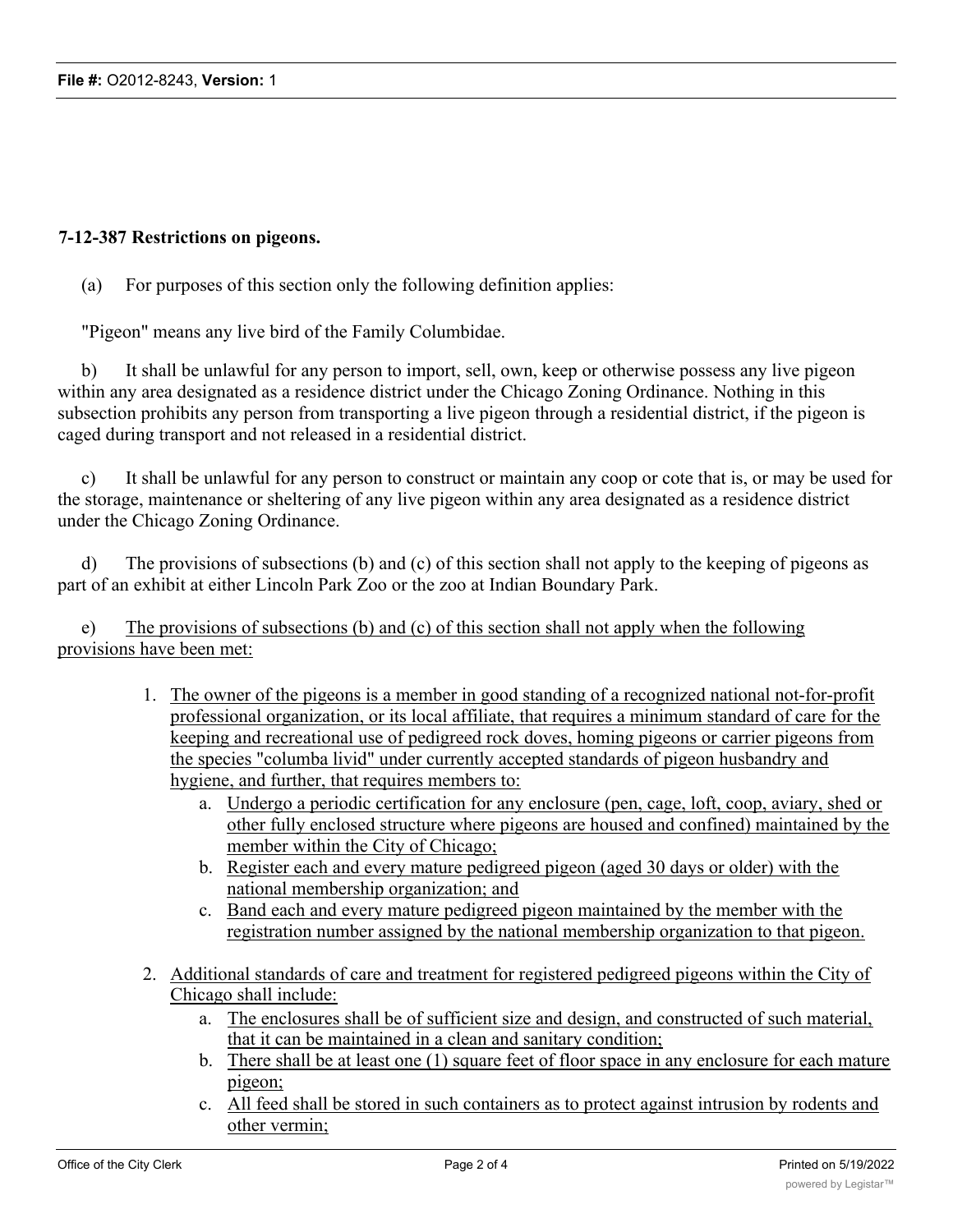- d. Droppings shall be handled in a sanitary manner within a closed container and disposed of properly;
- e. All pigeons shall be controlled by their owner so that they do not constitute a nuisance to neighboring property owners;
- f. All pigeons shall be fed only within the confines of the enclosure; and
- g. All pigeons registered to the owner shall be confined to the enclosure, except for limited periods necessary for exercise, training and competition between the hours of 6:00 AM and 8:00 PM, and such pigeons shall not be released for flying which have been fed within the previous four (4) hours.
- 3. All enclosures shall prominently display at all times on the exterior of the enclosure a valid certification by the certifying national organization which lists the owner's name, address and membership number; the name, signature, address, and telephone number of the certifying inspector(s); the name, address and telephone number of the certifying national organization; and the renewal date of the certification.
- 4. It is the duty of each certified pigeon owner to register at least once every three years with the city clerk on forms as prescribed by the city clerk.
	- a. Application forms shall contain the owners name, signature, street address, valid membership number of a recognized pedigreed pigeon national organization, and other information required by the City Clerk.
	- b. As part of the registration application, pedigreed pigeon owners must submit a copy of the most recent enclosure certification from a recognized pedigreed pigeon owners national organization necessary to meet the requirements of this ordinance.
	- c. A processing fee of \$150.00 may be charged to the registrant.
	- d. The city clerk shall keep on file, for three years from date of issue, a copy, which may be an electronic copy, of each registration application issued.
	- e. Any person who knowingly makes a false statement of material fact on any pedigree pigeon owners registration shall be subject to the provisions of Section 1-12-010 of the Municipal Code
	- f. Current registration forms must be prominently displayed at all times on the exterior of the pigeon enclosure.
- 5. Any registered pedigreed pigeon owner who fails to meet the requirements of this paragraph (e), may be issued a written notice to cure the deficiency within 14 days, and if it they fail to cure the deficiency listed on the notice within 14 days from the delivery of such notice to the property owner, they may be subject to a violation with fines and penalties as outlined in paragraphs (f) and Cg) below.

(e) (f) Violation of any portion of this section shall constitute a public nuisance, which may be abated pursuant to the procedures described in section 7-28-010. In addition to any fine or penalty, an amount equal to three times the cost or expense incurred by the city in abating a nuisance may be recovered in an appropriate action instituted by the corporation counsel.